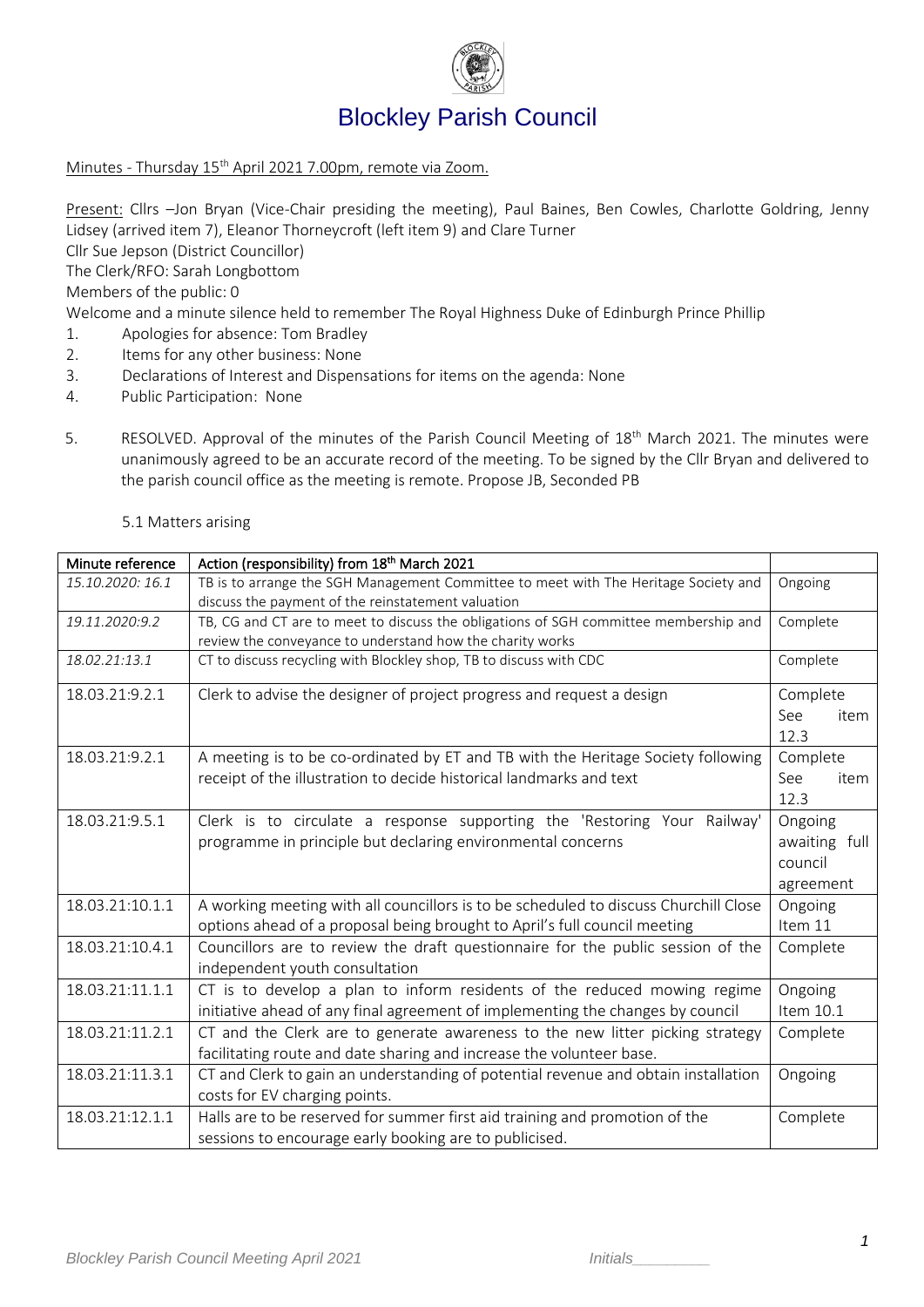6. County and District Councillors' reports: Cllr Sue Jepson (District Councillor)

Cllr Jepson advises that councillors read the independent inspectorate report regarding the Sheafhouse Farm application as it reflects many of the planning considerations of the parish.

The District councillor expressed concerns regarding the process of planning applications being reviewed by a closed panel and not been reviewed by the planning committee.

The District Council AGM is being held in person at the Baptist Church in Cirencester to allow for maximum social distancing.

7. Planning: Cllr Cowles Comments to be submitted are: 21/00970/FUL - Dutch Barns At Bank Farm Paxford. BPC Comment - No objection, CDC to determine in accordance with planning policy.

19/00919/FUL - Ditchford-On-Fosse Cottages Ditchford.

BPC Comment - No objection, CDC to determine in accordance with planning policy.

21/00641/FUL - 1 Middle Ditchford Cottages Ditchford Aston Magna.

BPC Comment - No objection, CDC to determine in accordance with planning policy however we would ask that the applicant provides a suitable construction management plan in order to minimise disruption to neighbouring properties.

21/01140/FUL - Top Orchard Clay Lane Paxford. BPC Comment - No objection, CDC to determine in accordance with planning policy.

21/01053/FUL - Linden House Station Road Blockley. BPC Comment - No objection, CDC to determine in accordance with planning policy.

21/00256/FUL - Bath Orchard School Lane Blockley. BPC Comment - No objection, CDC to determine in accordance with planning policy.

21/00789/FUL - Wallands Barn Farm Ditchford Aston Magna.

BPC Comment - BPC have no objection to this application but would note that we support the previous decision to refuse change of use (20/00046/AGRPAN).

21/00514/FUL - Millbrook Cottage Paxford. BPC Comment to be submitted regarding construction traffic and reinstatement of Pye Mill Lane.

Cllr Jepson left the meeting.

- 8. Finance: Cllr Cowles
	- 8.1 The Finance Report detailing all accounts held by the council closing balances on 31.03.2021 was circulated to councillors ahead of the meeting.
	- 8.2 Resolved to retrospectively approve expenditure from 12th March 2021 to 31st March 2021. Proposed BC, seconded JB, unanimously agreed.
	- 8.3 Resolved to approve the end of year bank reconciliations as of 31.03.21. Proposed BC, second PB, unanimously agreed, BC to sign and return to Clerk.
	- 8.4 Resolved to approve the internal risk management processes. Proposed BC, seconded JB, unanimously agreed.
	- 8.5 Resolved to approve the rates for Members Allowances and Expenses, £200 per annum members, £240 pr annum Chair, proposed BC seconded JB, unanimously agreed. The payments are to be made 6 monthly in arrears and the Financial Regulations are to specify that the payments are in arrears to service.
	- 8.6 Resolved to approve the continuation of the Clerk's registration in the NEST pension scheme,. proposed BC, second JB, unanimously agreed.
	- 8.7 Resolved to approve the process of BACS payments as stated at Financial Regulation 24.9, proposed BC, seconded JB, unanimously agreed.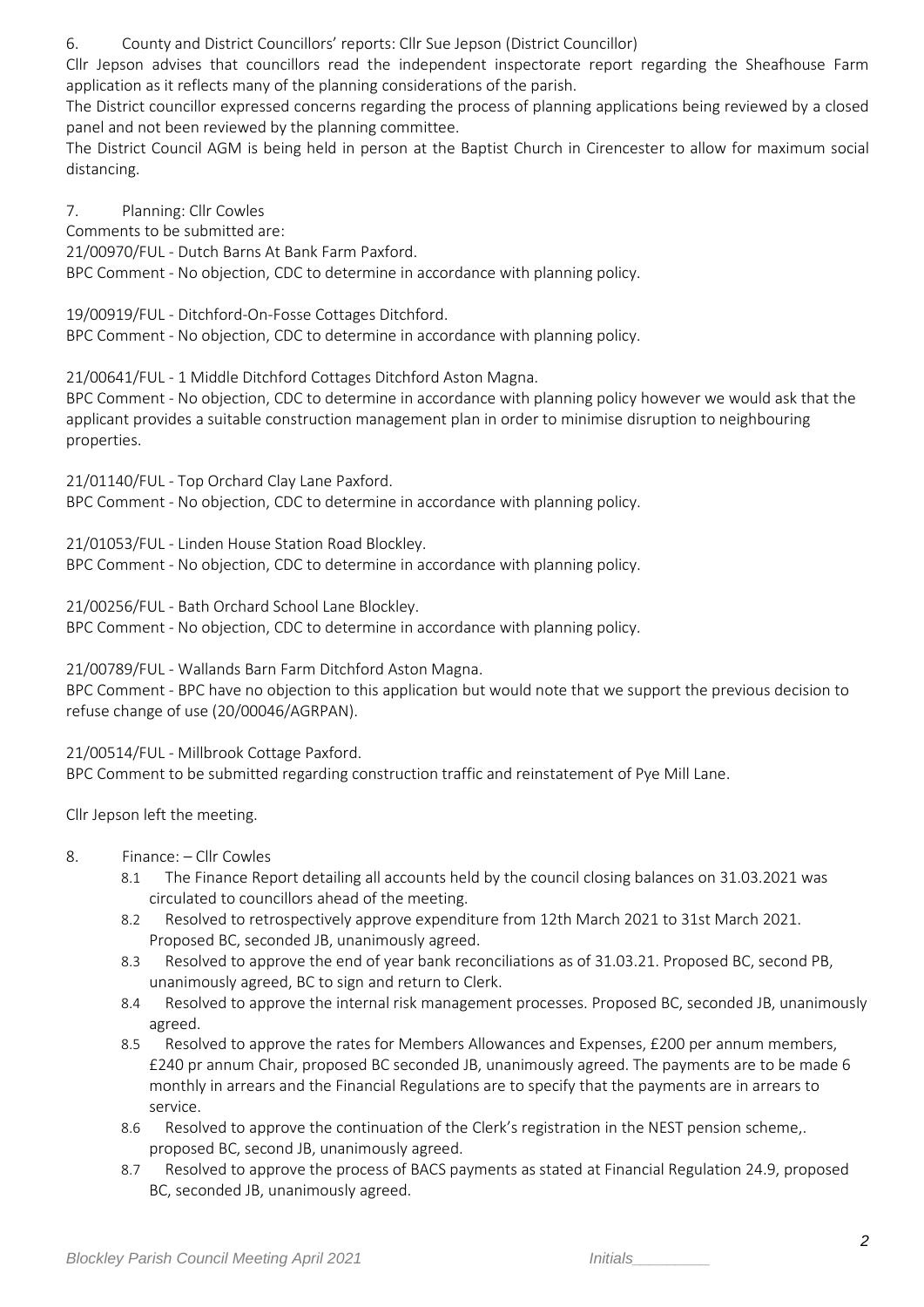- 8.8 Resolved to approve the direct debit payments of Grunden, NEST pension, Unity Bank Service and BT, proposed BC, seconded PB, unanimously agreed.
- 9. Policy reviews:
	- 9.1 Resolved to approve the Code of Conduct 2021, proposed JB, seconded BC
	- 9.2 Resolved to approve the Social Media Policy 2021, proposed JB, seconded BC
	- 9.3 Resolved to approve the Grants Awarding Policy 2021, proposed JB, seconded JL
	- 9.4 Postponed to approve the Finance Regulations Policy 2021, an amendment is required
	- 9.5 Resolved to approve the Data Protection Policy 2021, proposed JB, seconded CT
	- 9.6 Resolved to approve the Health and Safety Policy 2021, proposed JB, seconded BC, copies are to be provided to all employees
- 10. Parish environmental sustainability
	- 10.1 CT reported a positive enthusiasm towards a mowing regime to improve biodiversity, a consultation document is being drafted and a public session is to be held.
	- 10.2 Twenty-four households are on the database for the parish volunteer litter pickers. 15 donated litter picking sticks have been received, a shared diary system has been set up and notices are on the noticeboards promoting the scheme.
- 11. Youth and Recreation: update from Cllr Goldring
	- 11.1 The Churchill Close consultation results with coded open responses are being analysed and will be circulated to full council on the 29<sup>th</sup> April ahead of an extraordinary meeting at the beginning of May to discuss Churchill Close and Paxford play areas.
	- 11.2 Resolved to appoint ROSPA to conduct annual play area inspections, proposed JB, seconded CG, unanimously agreed. An alternative inspectorate is to be looked at next year to provide an alternative inspection provider.
	- 11.3 The public element of the children and young people consultation is happening at Blockley Primary School on the 26<sup>th</sup> April. The buses of Chipping Campden High School are to be targeted for their views on a separate day. Communications through the schools and social media are needed to generate awareness.
- 12. Parish facilities/improvements:
	- 12.1 Resolved to install a new dog waste bin on Station Road following notification that the Sports and Social Club are experiencing problems with dog waste being discarded over the hedge onto the playing field, proposed JB, seconded JL, unanimously agreed.
	- 12.2 Resolved to purchase two Tommy statues from the Royal British Legion to mark VE day at a cost of £350. Proposed JL, seconded CG, unanimously agreed. CG is to arrange for bunting to be displayed at the two memorials ahead of VE Day.
	- 12.3 ET has spoken to the Heritage Society. Further meetings are to be arranged with contributors of the Station Road phone box refurbishment.
- 13. St Georges Hall Management Committee update Postponed.

14. Clerk's update and correspondence log – the movement of the Blockley village defibrillator is dependent on receiving Listed Building Consent, due to the current defibrillator not working, the Clerk is to seek prioritisation of the application on the grounds of public health.

15. Any other business – Friends of Blockley School (FOS) are in discussion about organising a play in the park with the Café and Great Western Arms in July on Churchill Close. Further information will be provided but in principle the parish council will permit use of Churchill Close and partner with FOS in supporting the event.

16. Date of Next Meeting: Thursday 20th May 2021.

Meeting closed 9:06pm.

Approved by Blockley Parish Council:

Signed………………………………………….

Print……………………………………………………………………..Date…………………………………………….